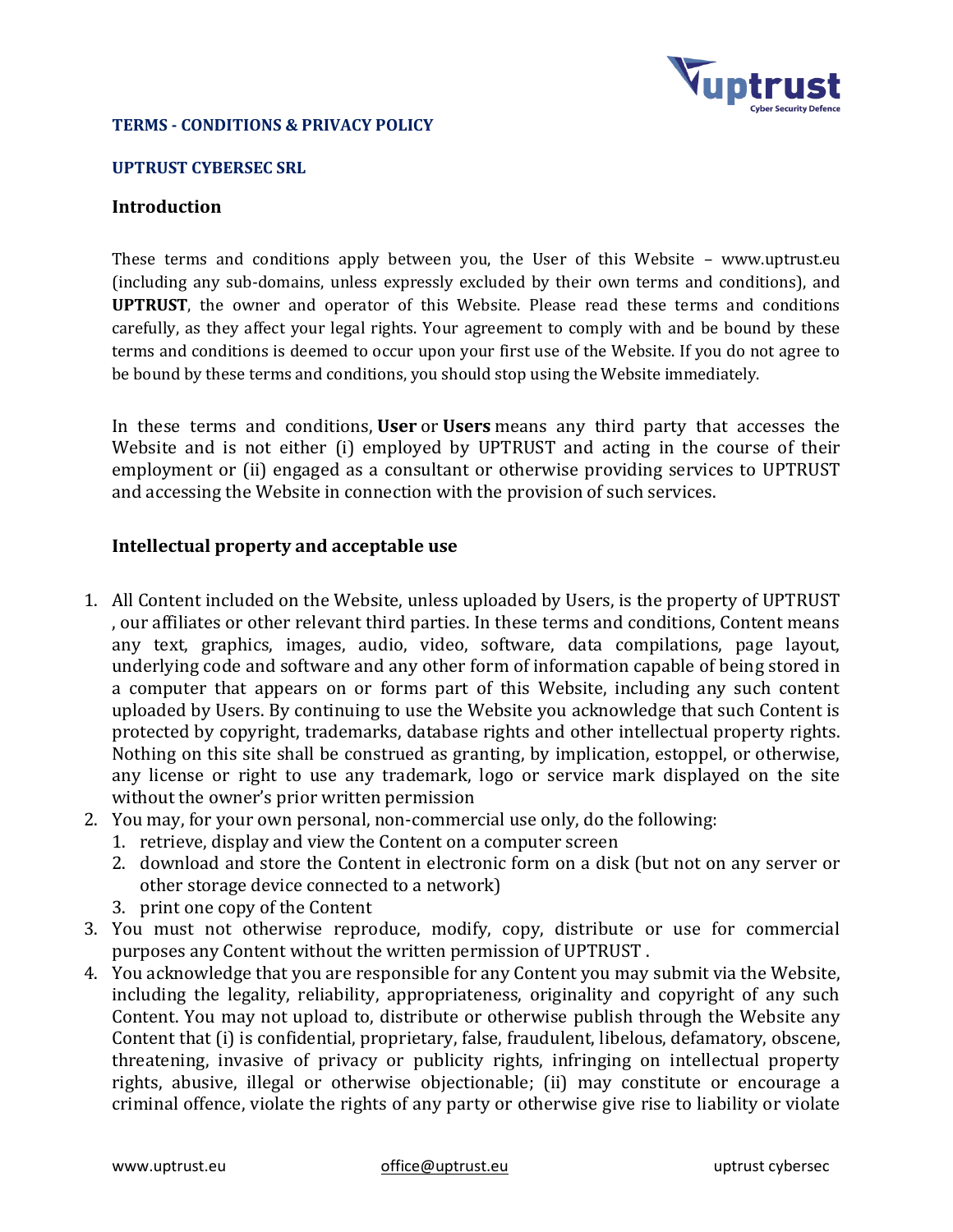

any law; or (iii) may contain software viruses, political campaigning, chain letters, mass mailings, or any form of "spam." You may not use a false email address or other identifying information, impersonate any person or entity or otherwise mislead as to the origin of any content. You may not upload commercial content onto the Website.

**5.** You represent and warrant that you own or otherwise control all the rights to the Content you post; that the Content is accurate; that use of the Content you supply does not violate any provision of these terms and conditions and will not cause injury to any person; and that you will indemnify UPTRUST for all claims resulting from Content you supply.

## **Prohibited use**

- 6. You may not use the Website for any of the following purposes:
	- 1. in any way which causes, or may cause, damage to the Website or interferes with any other person's use or enjoyment of the Website;
	- 2. in any way which is harmful, unlawful, illegal, abusive, harassing, threatening or otherwise objectionable or in breach of any applicable law, regulation, governmental order;
	- 3. making, transmitting or storing electronic copies of Content protected by copyright without the permission of the owner.

# **Privacy Policy / GDPR**

- 7. Use of the Website is also governed by our Privacy Policy, which is incorporated into these terms and conditions by this reference. **Data subject/User rights list, according to the EU GDPR Legislation (In force from MAY 25/2018)**
	- ➢ **The data subject's right of access**
	- ➢ **The data subject's right to rectification**.
	- ➢ **The previously mentioned right to erasure or right to be forgotten**
	- ➢ **The data subject right to restriction of processing**.
	- ➢ **The right to be informed**.
	- ➢ **The right to data portability**.
	- ➢ **The data subject right not to be subject to a decision based solely on automated processing**, including profiling, which produces legal effects concerning him or her or similarly significantly affects him or her.

For any information, concern or question do not hesitate to contact us at: [marius.lehaci@uptrust.eu](mailto:sanatatenoua@transilvaniahealing.ro) or [gdpr@steel-group.eu](mailto:gdpr@steel-group.eu) .

## **Availability of the Website and disclaimers**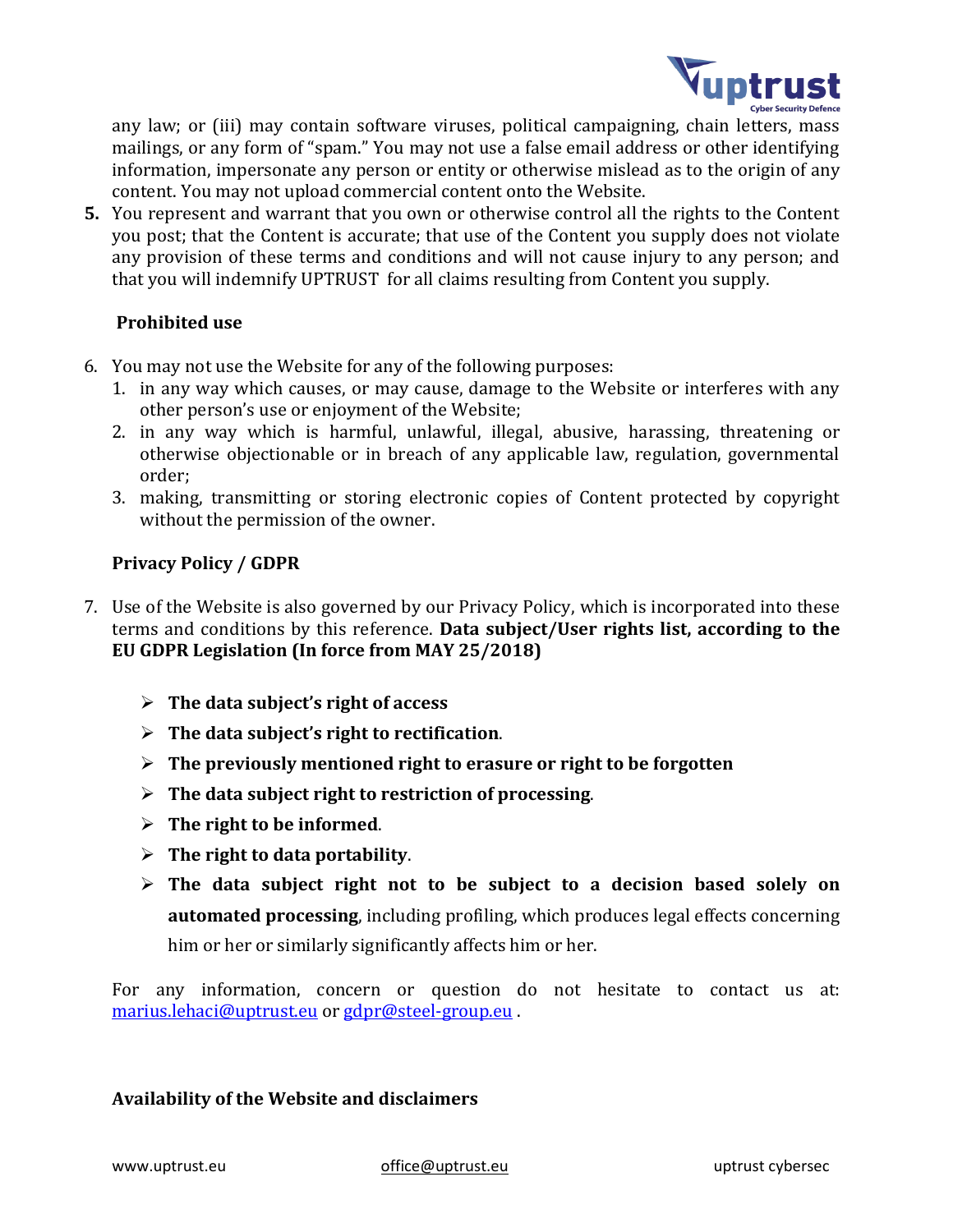

- 8. Whilst UPTRUST uses reasonable endeavors to ensure that the Website is secure and free of errors, viruses and other malware, we give no warranty or guaranty in that regard and all Users take responsibility for their own security, that of their personal details and their computers.
- 9. UPTRUST accepts no liability for any disruption or non-availability of the Website.
- 10. UPTRUST reserves the right to alter, suspend or discontinue any part (or the whole of) the Website including, but not limited to, any products and/or services available. These terms and conditions shall continue to apply to any modified version of the Website unless it is expressly stated otherwise.

## **Limitation of liability**

- 12. Nothing in these terms and conditions will: (a) limit or exclude our or your liability for death or personal injury resulting from our or your negligence, as applicable; (b) limit or exclude our or your liability for fraud or fraudulent misrepresentation; or (c) limit or exclude any of our or your liabilities in any way that is not permitted under applicable law.
- 13. We will not be liable to you in respect of any losses arising out of events beyond our reasonable control.
- 14. To the maximum extent permitted by law, UPTRUST accepts no liability for any of the following:
	- 1. any business losses, such as loss of profits, income, revenue, anticipated savings, business, contracts, goodwill or commercial opportunities;
	- 2. loss or corruption of any data, database or software;
	- 3. any special, indirect or consequential loss or damage.

## **General**

- 15. You may not transfer any of your rights under these terms and conditions to any other person. We may transfer our rights under these terms and conditions where we reasonably believe your rights will not be affected.
- 16. These terms and conditions may be varied by us from time to time. Such revised terms will apply to the Website from the date of publication. Users should check the terms and conditions regularly to ensure familiarity with the then current version.
- 17. These terms and conditions together with the Privacy Policy contain the whole agreement between the parties relating to its subject matter and supersede all prior discussions, arrangements or agreements that might have taken place in relation to the terms and conditions.
- 18. If any court or competent authority finds that any provision of these terms and conditions (or part of any provision) is invalid, illegal or unenforceable, that provision or partprovision will, to the extent required, be deemed to be deleted, and the validity and enforceability of the other provisions of these terms and conditions will not be affected.
- 19. Unless otherwise agreed, no delay, act or omission by a party in exercising any right or remedy will be deemed a waiver of that, or any other, right or remedy.